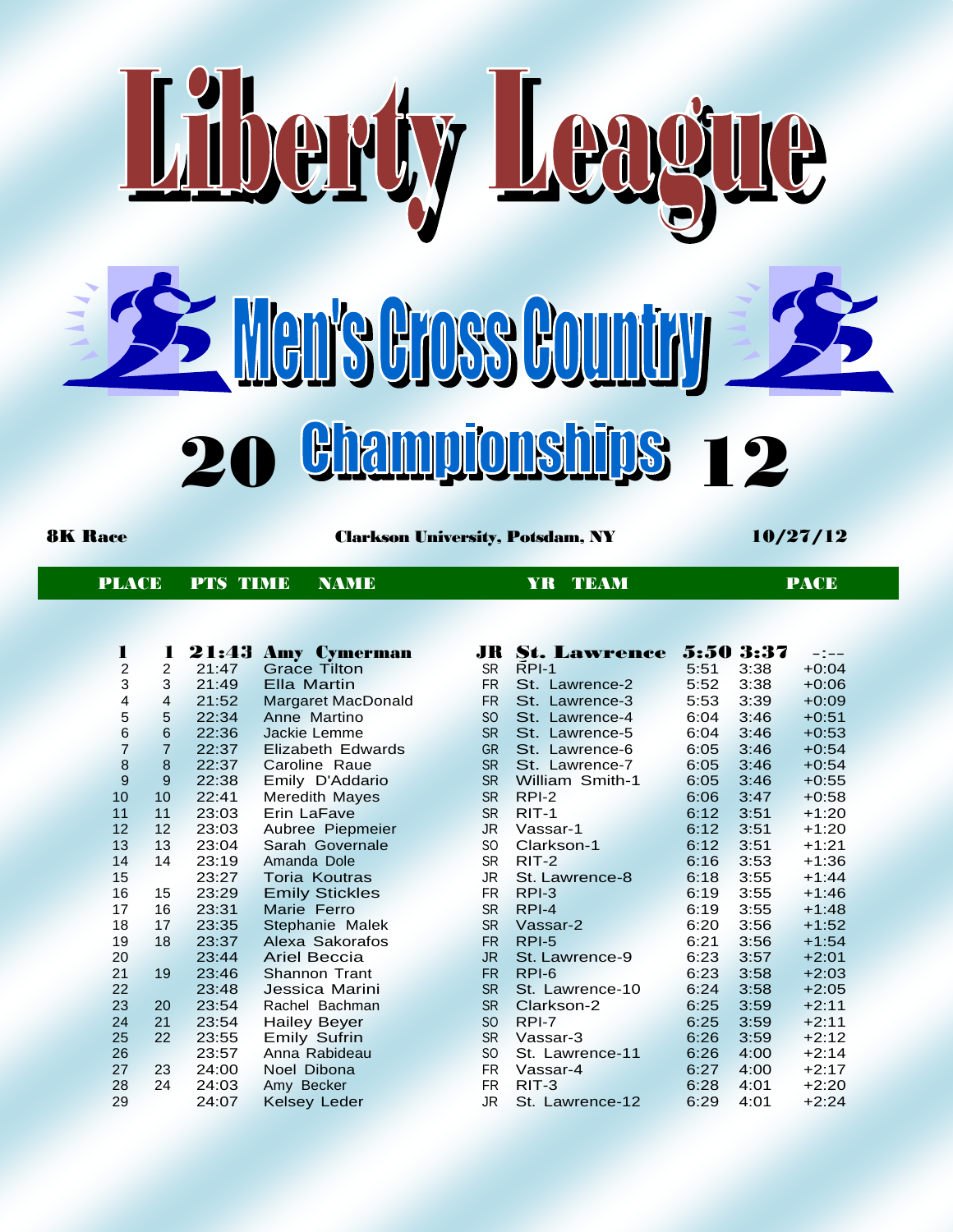| 30       | 25       | 24:09          | Cassidy Carpenter                              | <sub>SO</sub>               | Vassar-5                    | 6:29         | 4:02         | $+2:26$            |
|----------|----------|----------------|------------------------------------------------|-----------------------------|-----------------------------|--------------|--------------|--------------------|
| 31       | 26       | 24:14          | Rebecca Greiner                                | <b>FR</b>                   | $RIT-4$                     | 6:31         | 4:02         | $+2:31$            |
| 32<br>33 | 27<br>28 | 24:16<br>24:18 | Marielle Verni<br><b>Emily Garber</b>          | JR.<br><b>JR</b>            | William Smith-2<br>Vassar-6 | 6:31<br>6:32 | 4:03<br>4:03 | $+2:33$<br>$+2:35$ |
| 34       | 29       | 24:22          | Ava Farrell                                    | <b>FR</b>                   | Vassar-7                    | 6:33         | 4:04         | $+2:39$            |
| 35       | 30       | 24:25          | Kaylin Beiter                                  | <sub>SO</sub>               | $RIT-5$                     | 6:34         | 4:04         | $+2:42$            |
| 36       |          | 24:27          | <b>Viviane Ford</b>                            | S <sub>O</sub>              | Vassar-8                    | 6:34         | 4:05         | $+2:44$            |
| 37<br>38 | 31<br>32 | 24:28<br>24:29 | Katrijn Moulin                                 | <b>SR</b><br><b>JR</b>      | RIT-6<br>Clarkson-3         | 6:34<br>6:35 | 4:05<br>4:05 | $+2:45$<br>$+2:46$ |
| 39       | 33       | 24:32          | Catherine Zarnofsky<br>Alicia Sutphin          | <b>FR</b>                   | RIT-7                       | 6:36         | 4:05         | $+2:49$            |
| 40       | 34       | 24:35          | <b>Avery Share</b>                             | SO                          | William Smith-3             | 6:36         | 4:06         | $+2:52$            |
| 41       | 35       | 24:40          | Ellen Grenen                                   | S <sub>O</sub>              | William Smith-4             | 6:38         | 4:07         | $+2:57$            |
| 42       |          | 24:42          | Danielle Marino                                | S <sub>O</sub>              | RIT-8                       | 6:38         | 4:07         | $+2:59$            |
| 43<br>44 |          | 24:48<br>24:49 | <b>Arial Shogren</b><br><b>Christine Artim</b> | <b>SR</b><br>S <sub>O</sub> | Vassar-9<br>RPI-8           | 6:40<br>6:40 | 4:08<br>4:08 | $+3:05$<br>$+3:06$ |
| 45       | 36       | 24:49          | <b>Elizabeth Nailling</b>                      | <b>JR</b>                   | Union-1                     | 6:40         | 4:08         | $+3:06$            |
| 46       | 37       | 24:52          | Maggie Nash                                    | JR.                         | William Smith-5             | 6:41         | 4:09         | $+3:09$            |
| 47       |          | 24:52          | Kristine Reed                                  | <b>FR</b>                   | RIT-9                       | 6:41         | 4:09         | $+3:09$            |
| 48       |          | 24:53          | Stephanie Polak                                | <b>SR</b>                   | RPI-9                       | 6:41         | 4:09         | $+3:10$            |
| 49       |          | 24:54          | Megan Karpie                                   | <b>FR</b>                   | <b>RIT-10</b>               | 6:41         | 4:09         | $+3:11$            |
| 50       |          | 24:56          | Loki Rasmussen                                 | <b>FR</b>                   | <b>RPI-10</b>               | 6:42         | 4:09         | $+3:13$            |
| 51       |          | 24:56          | Mathilde Arandia                               | <b>FR</b>                   | Vassar-10                   | 6:42         | 4:09         | $+3:13$            |
| 52       |          | 25:04          | Ashley Shaheen<br><b>Katie Mannix</b>          | <b>JR</b>                   | <b>RIT-11</b>               | 6:44         | 4:11         | $+3:21$            |
| 53       |          | 25:08          |                                                | <b>JR</b>                   | St. Lawrence-13             | 6:45         | 4:11         | $+3:25$            |
| 54<br>55 | 38<br>39 | 25:11<br>25:13 | Amanda Monteforte<br>K.C. Cronmiller           | <b>FR</b><br><b>JR</b>      | Union-2<br>William Smith-6  | 6:46<br>6:47 | 4:12<br>4:12 | $+3:28$<br>$+3:30$ |
| 56       | 40       | 25:17          | Chelsea Farinacci                              | <b>FR</b>                   | Clarkson-4                  | 6:48         | 4:13         | $+3:34$            |
| 57       |          | 25:18          | Kate Sneden                                    | <b>JR</b>                   | St. Lawrence-14             | 6:48         | 4:13         | $+3:35$            |
| 58       | 41       | 25:18          | Mary Arnold                                    | <b>SO</b>                   | Union-3                     | 6:48         | 4:13         | $+3:35$            |
| 59       |          | 25:20          | Emily von Loesecke                             | <b>JR</b>                   | St. Lawrence-15             | 6:48         | 4:13         | $+3:37$            |
| 60       |          | 25:20          | Stephanie Milici                               | <b>SO</b>                   | <b>RIT-12</b>               | 6:48         | 4:13         | $+3:37$            |
| 61       | 42       | 25:22          | Meaghan McKenna                                | <b>FR</b>                   | Clarkson-5                  | 6:49         | 4:14         | $+3:39$            |
| 62       | 43       | 25:22          | Arianne Loeber                                 | <b>SR</b>                   | Clarkson-6                  | 6:49         | 4:14         | $+3:39$            |
| 63       |          | 25:25          | Andrea Maynard                                 | <b>SR</b>                   | St. Lawrence-16             | 6:50         | 4:14         | $+3:42$            |
| 64       |          | 25:25          | Gabriella Rollo                                | <b>FR</b>                   | <b>RPI-11</b>               | 6:50         | 4:14         | $+3:42$            |
| 65       | 44       | 25:28          | Cara Zimmerman                                 | <b>JR</b>                   | Union-4                     | 6:51         | 4:15         | $+3:45$            |
| 66       | 45       | 25:32          | Jen Ventrella                                  | <b>FR</b>                   | Union-5                     | 6:52         | 4:15         | $+3:49$            |
| 67       |          | 25:33          | <b>Katherine Clemente</b>                      | <b>FR</b>                   | <b>RPI-12</b>               | 6:52         | 4:16         | $+3:50$            |
| 68       |          | 25:45          | Sarah Muskin                                   | <b>FR</b>                   | Vassar-11                   | 6:55         | 4:18         | $+4:02$            |
| 69       |          | 25:48          | Maria Rose                                     | <b>SO</b>                   | Vassar-12                   | 6:56         | 4:18         | $+4:05$            |
| 70       | 46       | 25:50          | <b>Rebekah Williams</b>                        | SO                          | Union-6                     | 6:56         | 4:18         | $+4:07$            |
| 71       |          | 25:55          | Madeline Woods                                 | FR                          | St. Lawrence-17             | 6:58         | 4:19         | $+4:12$            |
| 72       |          | 25:56          | Cara Bennet                                    | SO <sub>1</sub>             | Vassar-13                   | 6:58         | 4:19         | $+4:13$            |
| 73       |          | 26:05          | <b>Chloe Williams</b>                          | JR.                         | Vassar-14                   | 7:00         | 4:21         | $+4:22$            |
| 74       | 47       | 26:09          | Alexandra Reardon                              | <b>FR</b>                   | Union-7                     | 7:02         | 4:22         | $+4:26$            |
| 75       |          | 26:14          | Kelsey Hyde                                    | <sub>SO</sub>               | Union-8                     | 7:03         | 4:22         | $+4:31$            |
| 76       |          | 26:23          | Jenny Van Ooyen                                | <b>FR</b>                   | St. Lawrence-18             | 7:05         | 4:24         | $+4:40$            |
| 77       |          | 26:35          | <b>Courtney Mullen</b>                         | <b>FR</b>                   | St. Lawrence-19             | 7:09         | 4:26         | $+4:52$            |
| 78       | 48       | 26:40          | Lauren Rossman                                 | <b>SR</b>                   | William Smith-7             | 7:10         | 4:27         | $+4:57$            |
| 79       | 49       | 26:42          | Susan Lopez                                    | SO.                         | Clarkson-7<br>Clarkson-8    | 7:10<br>7:11 | 4:27         | $+4:59$            |
| 80       |          | 26:44          | Natalie Worley                                 | JR                          |                             |              | 4:27         | $+5:01$            |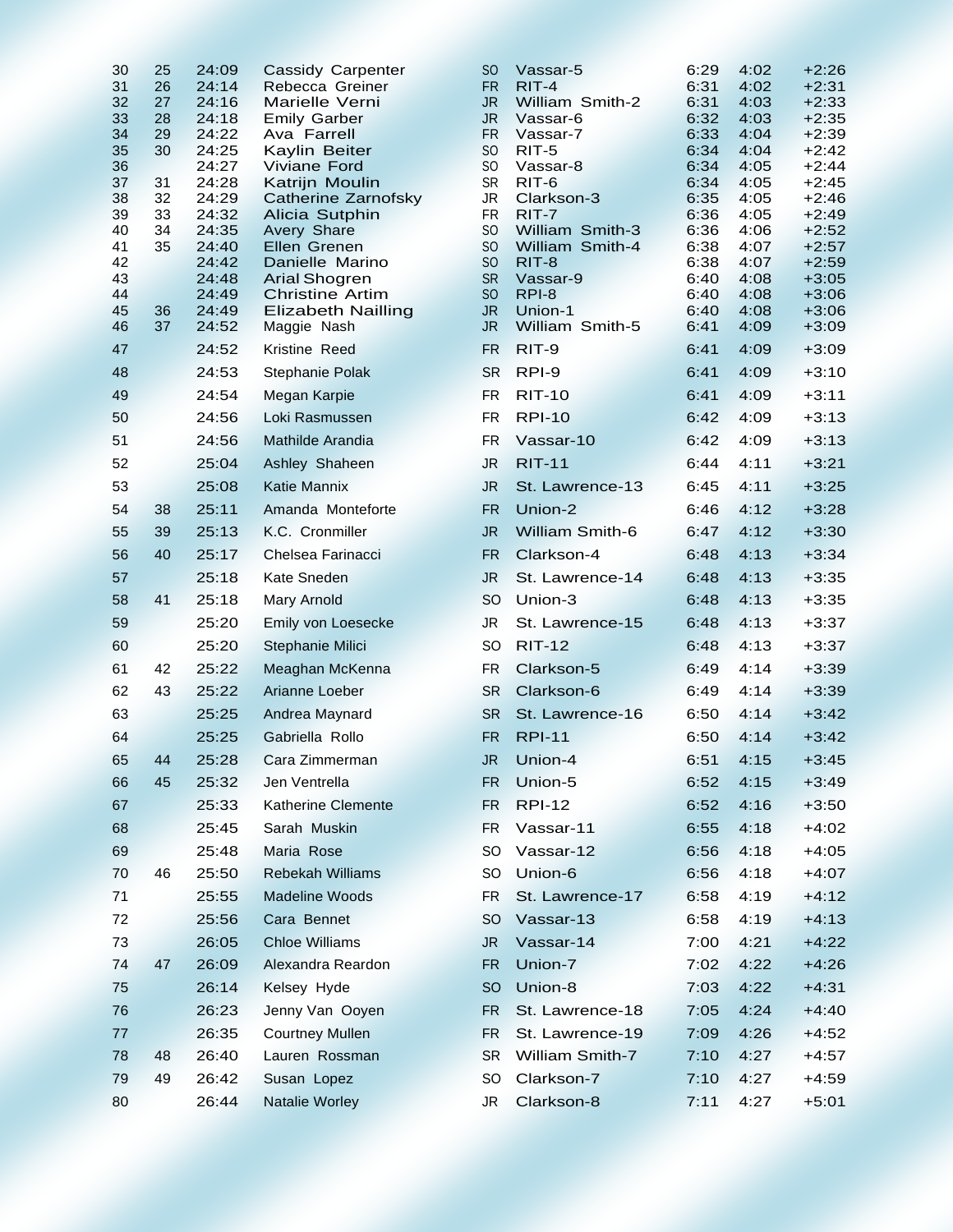| 81  |    | 26:45 | Fiona Recchia              | <b>JR</b> | Clarkson-9              | 7:11 | 4:28 | $+5:02$                  |
|-----|----|-------|----------------------------|-----------|-------------------------|------|------|--------------------------|
| 82  |    | 26:50 | Kaitlyn Suarez             | <b>SO</b> | Union-9                 | 7:13 | 4:28 | $+5:07$                  |
| 83  |    | 26:52 | Megan Curtin               | <b>FR</b> | <b>RPI-13</b>           | 7:13 | 4:29 | $+5:09$                  |
| 84  | 50 | 26:55 | Sorrel Dunn                | <b>SO</b> | Bard-1                  | 7:14 | 4:29 | $+5:12$                  |
| 85  |    | 27:08 | Olivia Dawson              | <b>SO</b> | Clarkson-10             | 7:17 | 4:31 | $+5:25$                  |
| 86  |    | 27:12 | <b>Isabel Johnson</b>      | <b>FR</b> | <b>RPI-14</b>           | 7:18 | 4:32 | $+5:29$                  |
| 87  |    | 27:24 | Kendra Sultzer             | <b>JR</b> | St. Lawrence-20         | 7:22 | 4:34 | $+5:41$                  |
| 88  |    | 27:24 | Jessica Hernandez          | <b>SR</b> | Clarkson-11             | 7:22 | 4:34 | $+5:41$                  |
| 89  |    | 27:33 | <b>Eleanor Vane</b>        | <b>JR</b> | Clarkson-12             | 7:24 | 4:36 | $+5:50$                  |
| 90  |    | 27:48 | <b>Robin Collyns</b>       | <b>JR</b> | Clarkson-13             | 7:28 | 4:38 | $+6:05$                  |
| 91  |    | 27:54 | Meghan Gaucher             | <b>JR</b> | <b>William Smith-8</b>  | 7:30 | 4:39 | $+6:11$                  |
| 92  |    | 27:56 | Dana Schmidt               | FR.       | Clarkson-14             | 7:30 | 4:39 | $+6:13$                  |
| 93  | 51 | 28:03 | Lorna Brundrett            | <b>FR</b> | Bard-2                  | 7:32 | 4:41 | $+6:20$                  |
| 94  |    | 28:14 | <b>Laurel Hurd</b>         | <b>FR</b> | St. Lawrence-21         | 7:35 | 4:42 | $+6:31$                  |
| 95  | 52 | 28:32 | <b>Lauren Barnes</b>       | <b>SO</b> | Bard-3                  | 7:40 | 4:45 | $+6:49$                  |
| 96  |    | 28:39 | Megan Mohney               | <b>SO</b> | <b>William Smith-9</b>  | 7:42 | 4:47 | $+6:56$                  |
| 97  |    | 28:49 | <b>Aileen Daley</b>        | FR        | Clarkson-15             | 7:44 | 4:48 | $+7:06$                  |
| 98  |    | 29:11 | <b>Christiane Holodook</b> | <b>FR</b> | Clarkson-16             | 7:50 | 4:52 | $+7:28$                  |
| 99  |    | 29:37 | Carly Petroski             | <b>SO</b> | <b>William Smith-10</b> | 7:57 | 4:56 | $+7:54$                  |
| 100 |    | 29:38 | Lauren Brown               | <b>SR</b> | <b>William Smith-11</b> | 7:58 | 4:56 | $+7:55$                  |
| 101 |    | 29:38 | <b>Chloe McElligott</b>    | <b>FR</b> | St. Lawrence-22         | 7:58 | 4:56 | $+7:55$                  |
| 102 |    | 29:43 | <b>Emily Sieracki</b>      | <b>SO</b> | Clarkson-17             | 7:59 | 4:57 | $+8:00$                  |
| 103 | 53 | 30:26 | Christina Baal             | <b>SR</b> | Bard-4                  | 8:10 | 5:04 | $+8:43$                  |
| 104 |    | 30:33 | Erin Moore                 | <b>SO</b> | William Smith-12        | 8:12 | 5:06 | $+8:50$                  |
| 105 |    | 30:41 | Cara Goslowski             | <b>JR</b> | <b>William Smith-13</b> | 8:14 | 5:07 | $+8:58$                  |
| 106 |    | 30:49 | Jenny Bartlett             | <b>JR</b> | <b>William Smith-14</b> | 8:17 | 5:08 | $+9:06$                  |
| 107 |    | 30:50 | Maddie Balman              | FR.       | <b>William Smith-15</b> | 8:17 | 5:08 | $+9:07$                  |
| 108 |    | 30:52 | Jeanine Cryan              | <b>SO</b> | <b>William Smith-16</b> | 8:17 | 5:09 | $+9:09$                  |
| 109 | 54 | 32:57 | Amelia Bronder-Giroux      | <b>SR</b> | Bard-5                  | 8:51 | 5:30 | $+11:1$                  |
| 110 | 55 | 34:50 | Anjali DeZoysa             | <b>SR</b> | Bard-6                  | 9:21 | 5:48 | $+13:0$                  |
|     |    |       |                            |           |                         |      |      | $\overline{\phantom{a}}$ |

## **More Results**